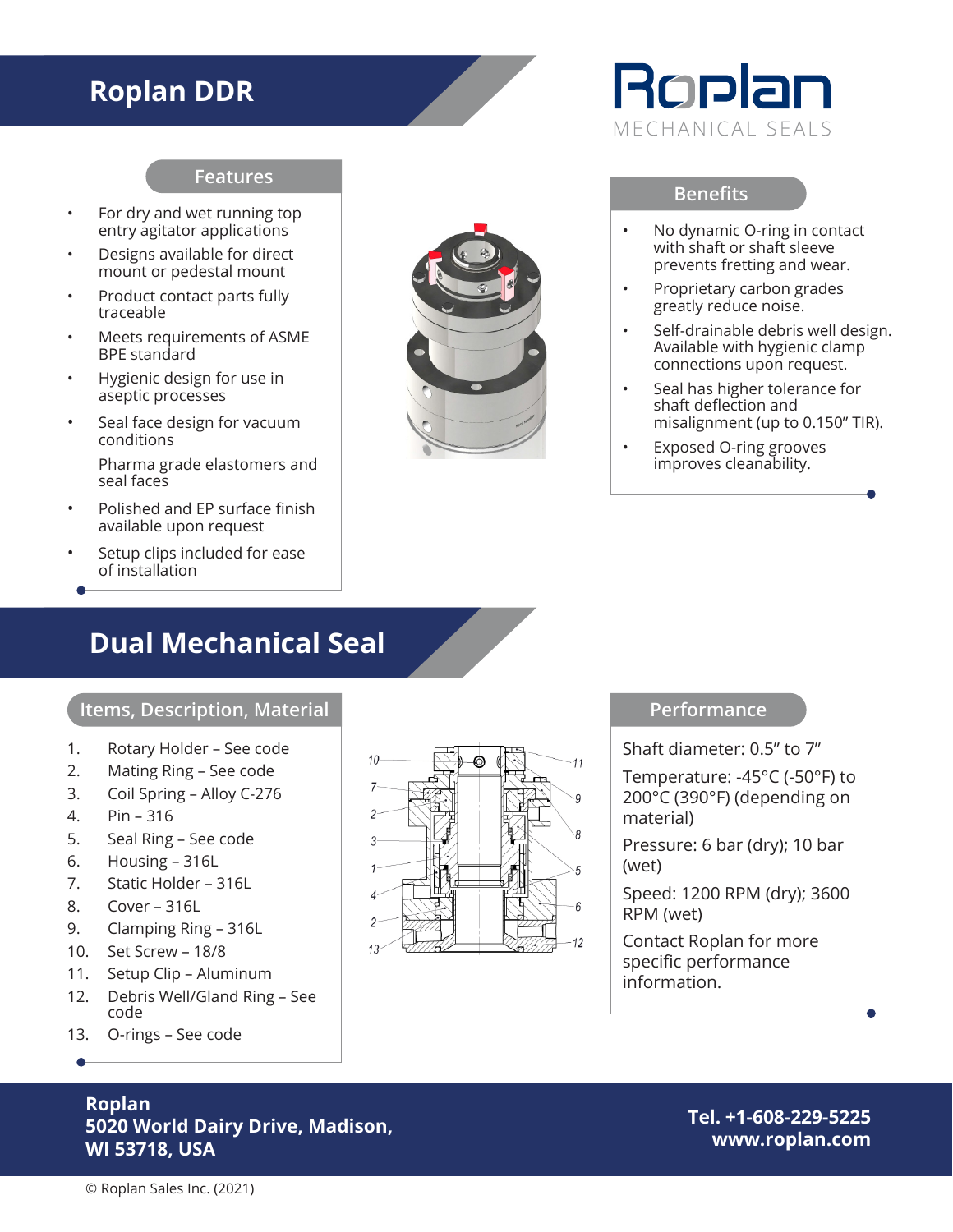

| Shaft Size     | $\mathsf{d}$    | $\mathsf D$ | OD             | $\,h$ | hg    | $\mathsf H$ | <b>BHD</b>       | <b>BHC</b>      | <b>BHN</b> |                                             |  |  |  |  |
|----------------|-----------------|-------------|----------------|-------|-------|-------------|------------------|-----------------|------------|---------------------------------------------|--|--|--|--|
| 0.625          | 1.875           | 4.375       | 4.625          | 6.124 | 6.655 | 7.249       | 0.4375<br>0.5625 | 3.625           |            |                                             |  |  |  |  |
| 0.75           | $\overline{2}$  | 4.5         | 4.75           |       |       |             |                  | 3.75            |            |                                             |  |  |  |  |
| 0.875          | 2.125           | 4.625       | 4.875          |       |       |             |                  | 3.875           |            |                                             |  |  |  |  |
| $\mathbf{1}$   | 2.25            | 4.75        | 5              |       |       |             |                  | $\overline{4}$  |            |                                             |  |  |  |  |
| 1.125          | 2.375           | 4.875       | 5.125          |       |       |             |                  | 4.125           |            |                                             |  |  |  |  |
| 1.25           | $2.5\,$         | 5           | 5.25           |       |       |             |                  | 4.25            | 4          |                                             |  |  |  |  |
| 1.375          | 2.625           | 5.125       | 5.375          |       |       |             |                  | 4.375           |            |                                             |  |  |  |  |
| 1.5            | 2.75            | 5.25        | 5.5            |       |       |             |                  | 4.5             |            | øЮ                                          |  |  |  |  |
| 1.625          | 2.875           | 5.375       | 5.625          |       |       |             |                  | 4.625           |            |                                             |  |  |  |  |
| 1.75           | $\mathsf{3}$    | 5.5         | 5.75           |       |       |             |                  | 4.75            |            |                                             |  |  |  |  |
| 1.875          | 3.125           | 5.625       | 5.875          |       |       |             |                  | 4.875           |            |                                             |  |  |  |  |
| $\overline{2}$ | 3.25            | $6\,$       | 6.25           |       |       |             |                  | 5.25            |            |                                             |  |  |  |  |
| 2.25           | 3.5             | 6.25        | 6.5            |       |       |             |                  | $5.5\,$         |            |                                             |  |  |  |  |
| 2.5            | 3.75            | 6.5         | 6.75           |       |       |             |                  | 5.75            |            | Shar                                        |  |  |  |  |
| 2.75           | $\overline{4}$  | 6.75        | $\overline{7}$ |       |       |             |                  | 6               |            |                                             |  |  |  |  |
| $\mathbf{3}$   | 4.25            | 7.25        | 7.5            |       |       |             |                  | $6.5\,$         | $6\,$      | $\mathbbmss{E}$                             |  |  |  |  |
| 3.25           | 4.5             | 7.5         | 7.75           |       | 6.718 |             |                  | 6.75            |            |                                             |  |  |  |  |
| 3.5            | 4.75            | 7.75        | $\,8\,$        |       | 7.217 | 7.748       |                  | $7\overline{ }$ |            |                                             |  |  |  |  |
| 3.75           | $5\phantom{.0}$ | 8           | 8.25           |       |       |             |                  | 7.25            |            |                                             |  |  |  |  |
| $\overline{4}$ | 5.25            | 8.25        | 8.5            |       |       |             |                  | 7.5             |            |                                             |  |  |  |  |
| 4.25           | $5.5\,$         | 8.5         | 8.75           | 6.623 |       |             |                  | 7.75            |            |                                             |  |  |  |  |
| 4.5            | 5.75            | 8.75        | $\mathsf 9$    |       |       |             |                  | 8               |            |                                             |  |  |  |  |
| 4.75           | $6\,$           | 9           | 9.25           |       |       |             |                  | 8.25            |            |                                             |  |  |  |  |
| 5              | 6.25            | 9.25        | 9.5            |       |       |             |                  | 8.5             |            | Ød<br>Debris well Gland ring<br>$\oslash$ D |  |  |  |  |
| 5.25           | 6.5             | 9.5         | 9.75           |       |       |             |                  | 8.75            |            | $\oslash$ OD                                |  |  |  |  |
| $5.5\,$        | 6.75            | 9.75        | 10             |       |       |             |                  | $\overline{9}$  |            |                                             |  |  |  |  |
| 5.75           | $7\overline{ }$ | 10          | 10.25          |       |       |             |                  | 9.25            |            |                                             |  |  |  |  |
| $6\,$          | 7.25            | 10.25       | 10.5           |       |       |             |                  | 9.5             | 10         |                                             |  |  |  |  |
| 6.25           | 7.5             | 10.5        | 10.75          |       |       |             |                  | 9.75            |            |                                             |  |  |  |  |
| $6.5\,$        | 7.75            | 10.75       | 11             |       |       |             |                  | 10              |            |                                             |  |  |  |  |
| 6.75           | $\,8\,$         | 11          | 11.25          |       |       |             |                  | 10.25           |            |                                             |  |  |  |  |
| $\overline{7}$ | 8.25            | 11.25       | 11.5           |       |       |             |                  | 10.5            |            |                                             |  |  |  |  |

### **Roplan 5020 World Dairy Drive, Madison, WI 53718, USA**

**Tel. +1-608-229-5225 www.roplan.com**